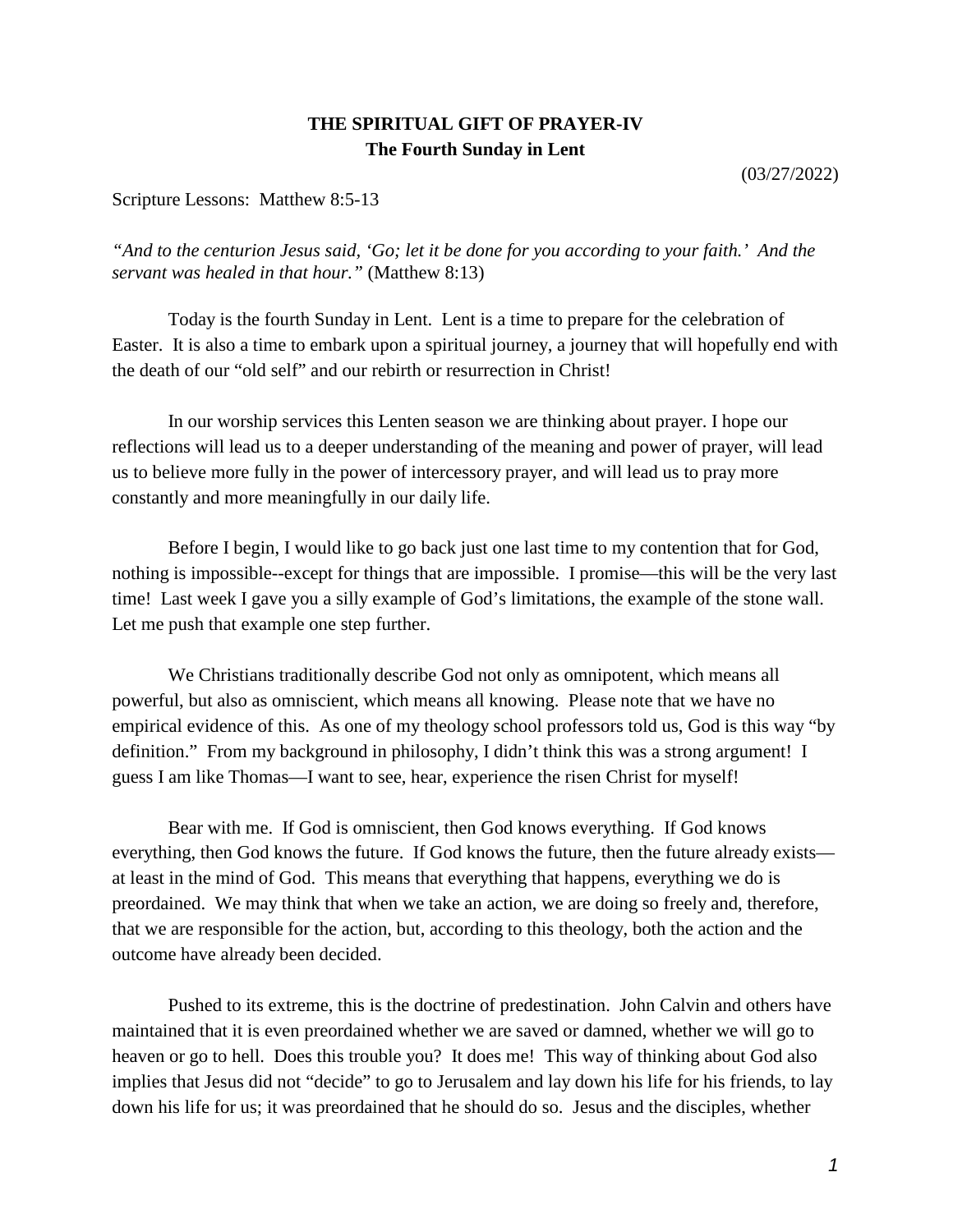they knew it or not, were acting out a script. Suddenly, Jesus' relationship with God and our relationship with God are being called into question.

As you might guess, I am not a big fan of this theory. I believe in free will (though, as a psychologist, I am aware that the experiences of our childhood shape us so deeply that we are not quite as free as we think we are). I obviously can't prove it, but I believe we have more freedom than we think, and that we are consequently responsible for our thoughts, our feelings, our decisions, and our actions. Whether we dwell in heaven or hell in this life and the next is pretty much up to us.

Life is confusing. We don't know why things happen the way they do; we don't know why bad things happen to those whom we love. We don't know why there are wars, why children die of malnutrition. (Although, if we thought about it, we could probably make a pretty good guess of the causes of at least these two problems!) We may be tempted to assuage our existential anxiety by saying and perhaps even believing that everything happens according to God's will. We say with smug confidence, "There are no accidents in life." This belief gives a structure to life, to be sure, but it does so at a heavy price.

This topic brings to mind a conversation I once had with a salesman at a Harley Davidson dealership. Several years ago, when Darlene and I were visiting our family in South Carolina, Darlene and I took Zach and Charlie to a nearby Harley dealership. I told them that the bikes were something that *they* wanted to see; that wasn't entirely true. After watching the movie *Easy Rider*, I have always pictured myself like Peter Fonda on a Harley with monkey bars, the wind blowing through my hair. Of course, in my fantasy, I wasn't wearing a helmet; my motto, like the State of New Hampshire, was "Live Free or Die." Having observed cyclists in New Hampshire and the low rate of coronavirus vaccination in that state, I believe their state motto should be changed to "Live Free and Die." But that's not the point.

By the way, this is a true story. Not all my stories are factually true, but this one is. In the salesroom, I sat in the saddle of a Harley Street Glide 800 just to get a feel for it. A salesman who came up to me remarked that I really looked good on it. He lied. That was when I began to distrust salesmen. I suspect that he said this in an attempt to encourage me to purchase a Harley. (I am serious!) My suspicions were borne out when he told me I should buy it.

I said I would love to, but I have a deep attachment to my brain cells and my life. Everyone I know who owns a motorcycle has had an accident; some have walked away with just a couple of pins in their legs; some have not walked away. When I did my clinical training at Tewksbury State Hospital, before our state passed a law requiring people to wear helmets, there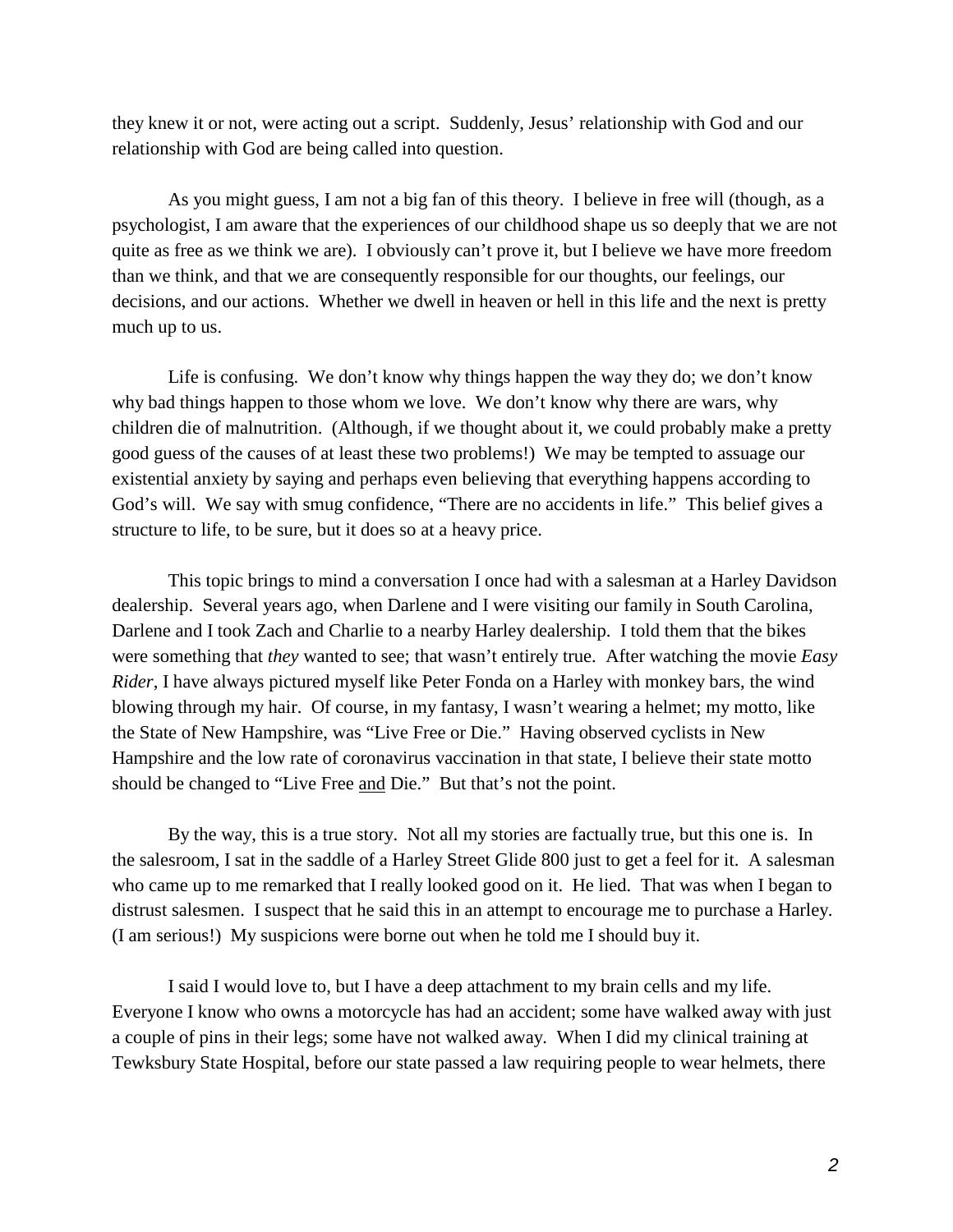was an entire ward of young men who had suffered serious brain damage from motorcycle accidents. Their mothers were there every day to feed them breakfast, lunch, and dinner.

The salesman assured me that our days are numbered by God; when our time is up, our time is up, and it doesn't matter what we are driving at the time. "So," I responded, "I wouldn't be more apt to prolong my life if I'm driving a Hummer than a Harley." He said "Definitely not! When it is time for God to take you, God takes you." I responded, "So when the planes hit the twin towers, it just happened to be "the time" for all the people who died there." He said "Yes, God sent the planes to hit the towers that day, and for the person whose car didn't start that morning and who, consequently, didn't make it to work, it was just not his time."

I would have liked to continue the discussion to see how far he would go with his belief that there are no accidents, but Darlene took me by my arm and pulled me away. I was ready to go after the Holocaust, to see what he thought about the six million Jews that were murdered, but Darlene was even more afraid I was going to say that, according to his belief system, God must have preordained that we northerners would kick their butt in the Civil War. And Darlene was correct; this is not a smart thing to say in a little town in South Carolina, especially when there are some very big cyclists hanging around with the Confederate flag tattooed on their forehead! (OK, the tattoo on the forehead is a slight exaggeration.) It is true, however, that they have a long memory about things like the Civil War, which they still call "the War of Northern Aggression." But again, that's not the point.

I not only don't *care* if God can't see the future; I *don't want* God to be able to see the future! I don't want God to preordain *any part* of the future! I feel strongly about this! I believe that a micromanaged, preordained personal and collective history would take away that which I believe gives meaning to our life. I want to work together with God and Jesus to create myself; *I want to be a co-creator with God of my life*. I also want to be a co-creator with God of this beautiful world that God has given us—at least my little corner of the world. I want us as a church to be co-creators with God of each other, of our society, and the world. I want us to take on the responsibility of healing the wounds that we bear, and the wounds that we inflict on each other. I want us as individuals and as a church to create a future that is more caring, more compassionate, more just, and more loving, not by ourselves, but with the help of that God who is both within us and among us.

If you take this away from me; if you take this away from us, I believe life loses its meaning. By the way, you probably now realize why I left out parts of the  $139<sup>th</sup>$  psalm last week. I left out the part where the psalmist says,

*In your book were written all the days that were formed for me,*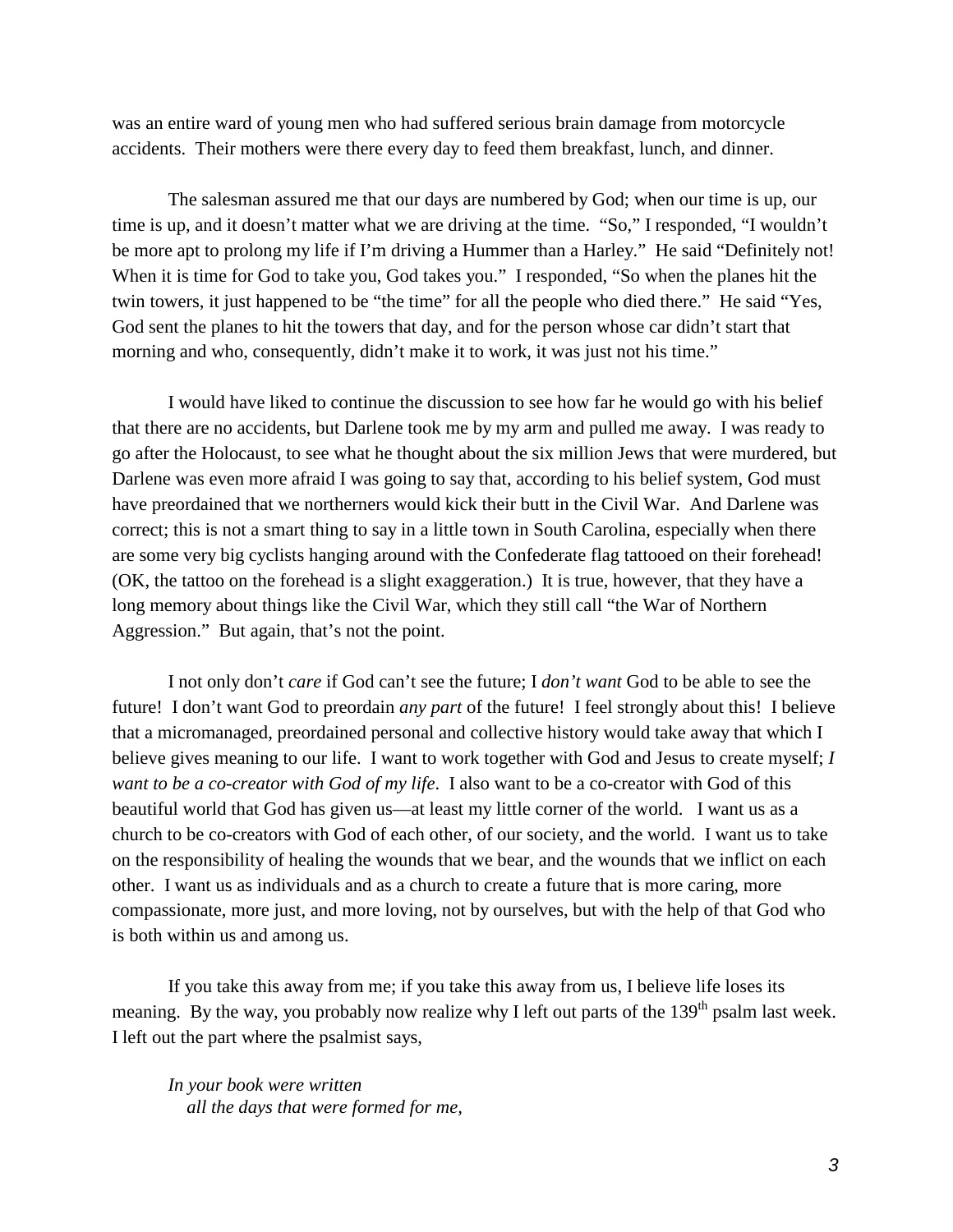## *when none of them existed.*

Maybe the psalmist believed this. Maybe he believed that the misfortunes that befell his people were all the will of God. Maybe the Harley Davidson salesman believes this. I don't.

Let's get back to prayer. The gospels contain descriptions of Jesus healing someone by being with them, talking with them, touching them, or by allowing them to touch him. This morning we read a description of healing at a distance. I would like us to think about this passage because I believe it can help us understand the healing power of prayer.

Some time ago, Dr. Randolph C. Byrd conducted a study on the therapeutic effects of intercessory prayer in the Coronary Care Unit of the San Francisco General Medical Center. Dr. Bird asked,

*Who has not, during a time of illness or pain, cried out to a higher being for help and healing? Praying for help and healing is a fundamental concept in practically all societies, though the object to which these prayers are directed varies among the religions of the world. In western culture, the idea of praying for the benefit of others (intercessory prayer) to the Judeo-Christian God is widely accepted and practiced. However, the medical literature contains no scientific evidence either confirming or negating the healing effectiveness of intercessory prayer. In only a few studies have scientific methods been used to attempt to determine whether prayer is therapeutically effective, and these studies have been inconclusive.*

*My study concerning prayer and patients in a general hospital coronary care unit was designed to answer two questions: (1) does intercessory prayer to the Judeo-Christian God have any effect on the patient's medical condition and recovery while in the hospital, and (2) how are these effects characterized, if present?*

Dr. Byrd set up what is called a double-blind experiment. All the patients who were admitted to the coronary care unit at the San Francisco General Hospital that year were given the opportunity to participate in the study. Fifty-seven patients refused to participate for personal reasons or religious convictions. One wonders what kind of "religious convictions" would lead people to not want people to pray for their health and well-being? Anyway, 393 patients agreed to take part in the study.

In a prospective double-blind randomized protocol, the patients are randomly assigned to either a control group or an experimental group. Because the study is following a double-blind protocol, neither the patients nor the researchers know to which group the patients have been assigned.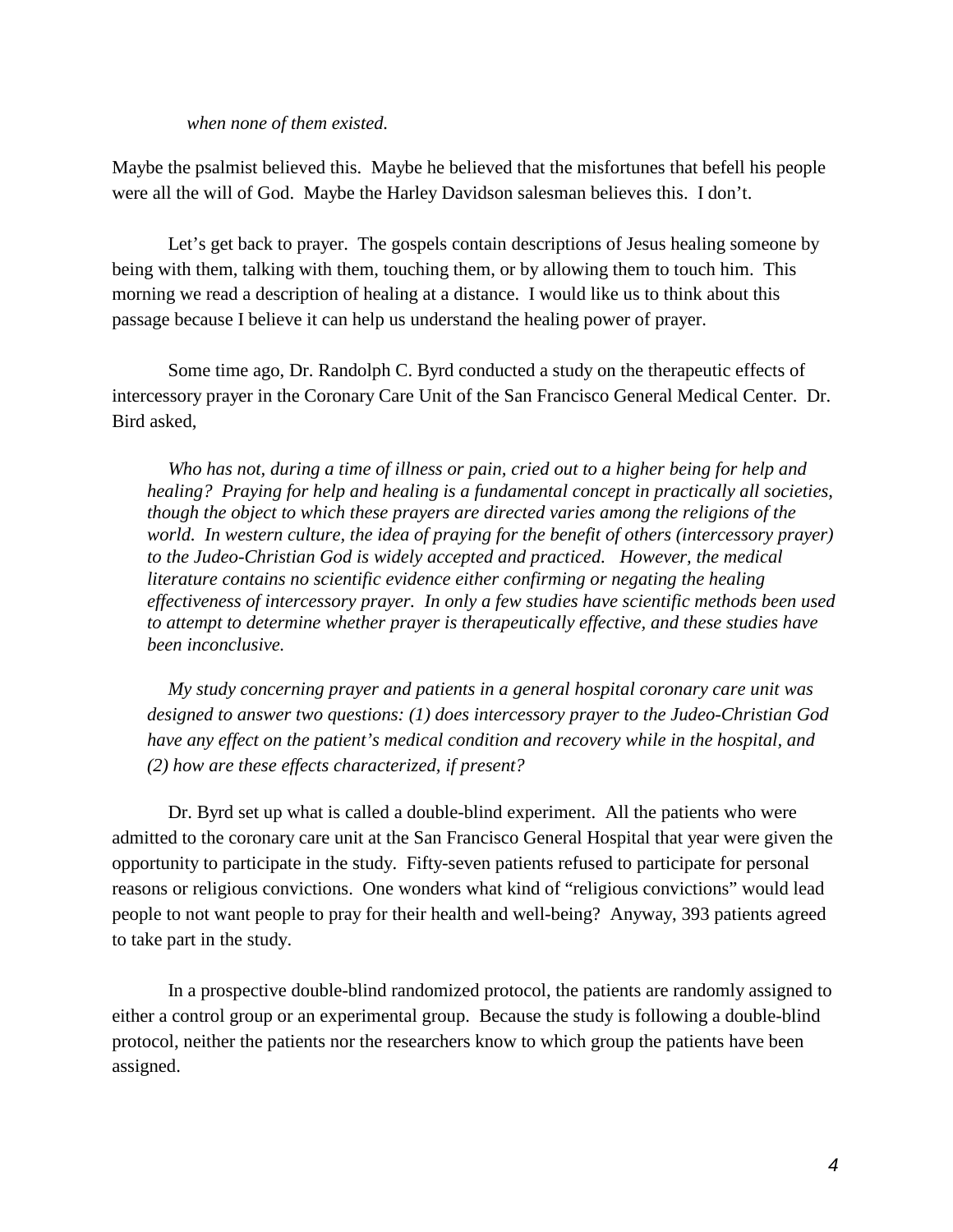The double-blind protocol eliminates what is called the placebo effect. If you knew that hundreds of people were praying for you every day, were holding you in their prayers and asking God to heal you, you might feel very good inside. You might feel very cared for. It is well known that this can not only calm the patient's anxieties; it can have a healing effect on his/her body, immune system, and speed of recovery.

The researchers didn't want the placebo effect to influence their data; they wanted to determine whether intercessory prayer had a healing effect on people who had no idea whether they were being held in people's prayers. They also didn't want the hospital staff or the researchers to know which patients were in the experimental group, because this might affect the way they related to these patients. The only factor separating the two groups would be the effect of intercessory prayer on the 200 patients in the experimental group.

The researchers chose the people who were going to pray for the patients in the experimental group based on three criteria: (1) they described themselves as "born again" Christians; (2) they had an active Christian life as manifested by daily devotional prayer; and (3) they were active members of a Christian church. There was no attempt to match the religious orientation of the patient to the persons who were assigned to pray for that patient.

The patient's first name, diagnosis, and general condition were given to the people who were assigned to pray for that patient. Intercessory prayer was offered every day from the time of admission to when the patient was discharged. The intercessors were asked to pray for their patient's rapid recovery, for prevention of complications and death, and to offer any other prayers that they believed might be helpful to their patient.

In the follow-up examinations, it was discovered that the patients in the experimental group, the patients who received the benefit of prayer, had less congestive heart failure, required less diuretic and antibiotic therapy, had fewer episodes of pneumonia, had fewer cardiac arrests, and were less frequently ventilated than the patients in the control group. In an article published in the *Southern Medical Journal*, Dr. Byrd concluded "These data suggest that intercessory prayer to the Judeo-Christian God has a beneficial therapeutic effect in patients admitted to a Coronary Care Unit."

Dr. Byrd's study provides scientific evidence of the healing power of intercessory prayer. But how does intercessory prayer work? Most of us can understand that when we pray for ourselves, when we pray to God for strength, for guidance, and for healing, we open ourselves to God's presence and, in so doing, activate an inner healing power through our faith. Most of us can understand that when we pray, we are plugging ourselves into an energy source (to use a non-personal metaphor) or we are strengthening our relationship with God (to use a personal or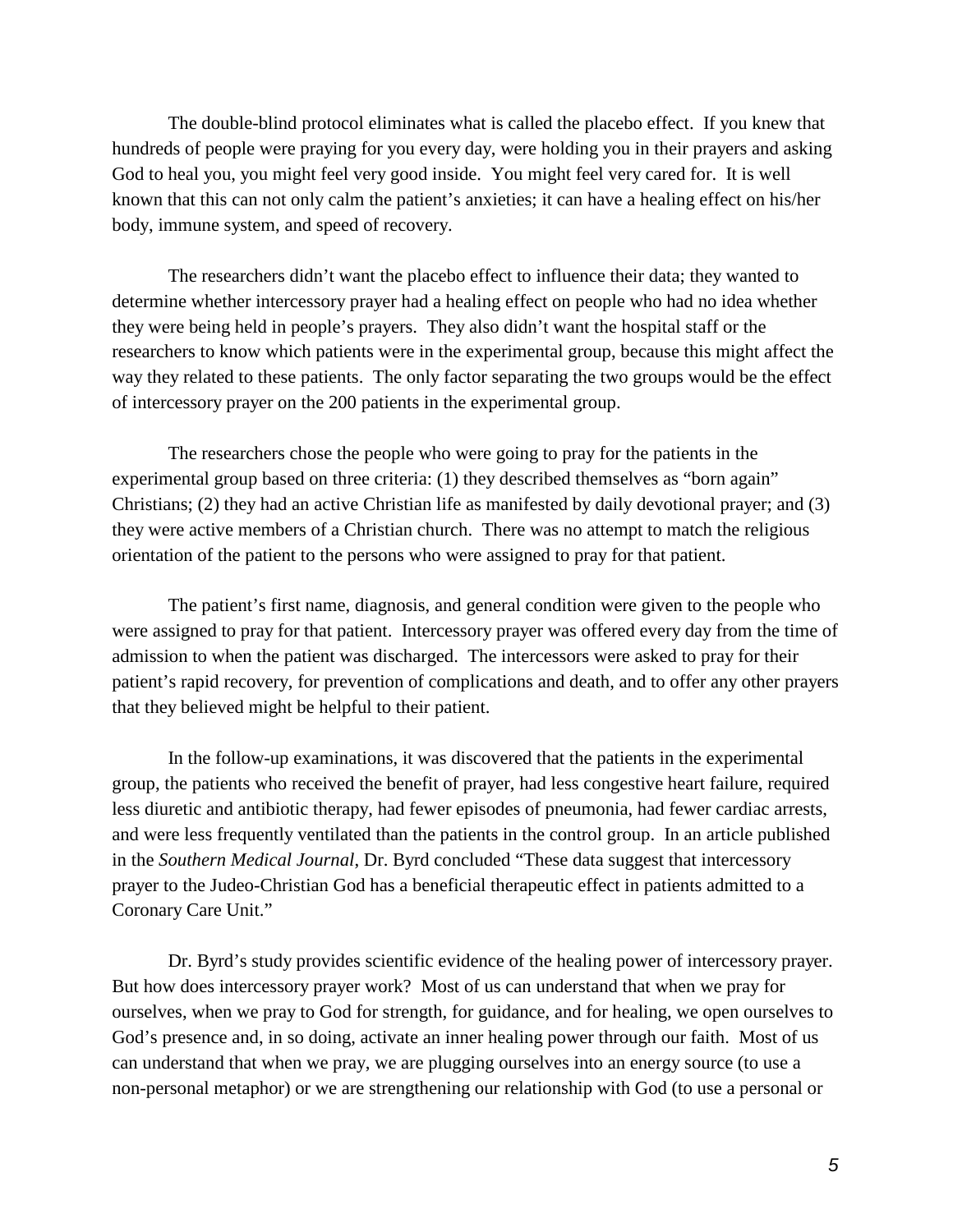interpersonal metaphor). But how does prayer work when we pray for someone we don't even know--at a distance?

Let me tell you the story of the "Hundredth Monkey." I know I've told this story before, but two of you asked if I would please include it in our Lenten prayer series. So here it is.

According to the theoretical biologist Rupert Sheldrake of the University of London, a group of biologists were trying to study a particular species of monkeys on a group of small South Sea Islands. The islands were not connected with each other, and the monkeys did not travel from one island to another.

The researchers devised an ingenious way of getting the monkeys to come out into the open so they could update the census. They would pull up to the island and leave a line of potatoes along the beach. When the monkeys came out of the jungle to get the potatoes, the researchers could photograph and count them.

One of the monkeys, a female monkey named Lucy, came up with a good idea. Before she ate her potato, Lucy took it down to the ocean to wash it off. This removed the sand from the potato; it also gave the potato a salty taste. Before long, other monkeys on that island began to wash their potatoes in the ocean. This wasn't surprising since monkeys are known to learn by mimicking others.

What did surprise the researchers was what happened on the other islands. When the number of monkeys on island #1 who washed their potatoes reached a certain number, the monkeys on the other islands suddenly began washing their potatoes. On these other islands, however, the procedure didn't begin with one creative monkey who began the activity followed by other monkeys who imitated him or her. The monkeys on the other islands suddenly began to wash their potatoes as a group. The question is: how did the information from the monkeys on island #1 get to the monkeys on the other islands, since the islands are not connected, and the monkeys do not swim from one island to another?

In response to this question, Sheldrake proposed the concept of "the hundredth monkey." Sheldrake suggests that when the number of monkeys who know something reaches a critical number, the information is disseminated through an informational energy field to other monkeys of that species in different places. It is as if all the monkeys of a given species are interconnected on some deep level and, therefore, what happens to one happens to them all.

What does this have to do with the phenomenon of intercessory prayer? Just think. One monkey engaging in a certain activity might not make much of a difference. Ten or twenty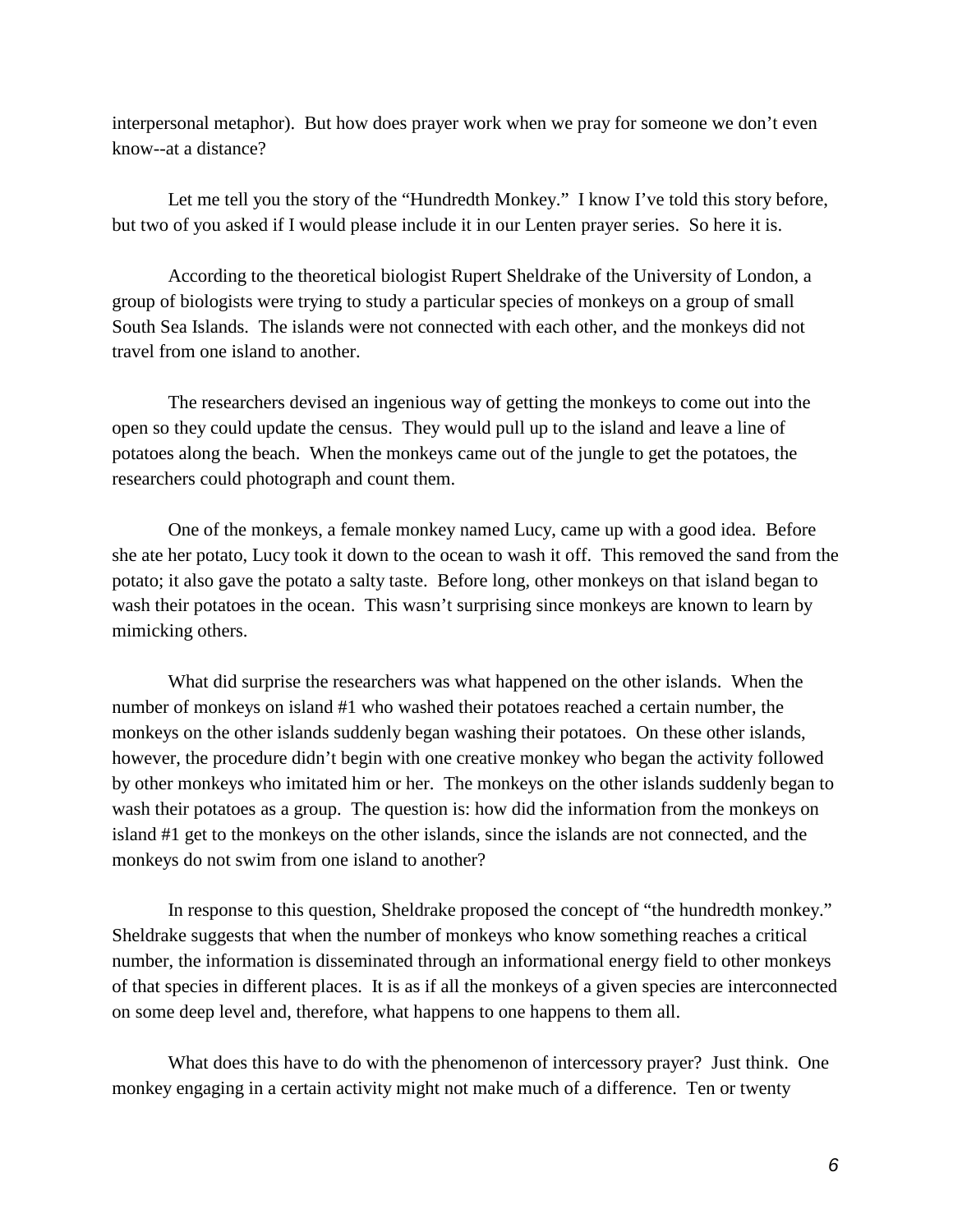monkeys engaging in a certain activity might not make much of a difference. But when a certain number of monkeys engage in a certain activity, it makes a difference. It activates a force field or energy field that has an observable impact on other monkeys of that species.

Sheldrake believes the phenomenon is species specific. We don't know what the magic number is, but when it is reached, that last monkey, whom he calls the "hundredth monkey," makes all the difference in the world!

When I pray for someone on our prayer list, I believe that my prayer makes a difference. Maybe not a big difference, but a difference. If five or ten people pray for someone, doesn't it make sense that it would make more of a difference? The people who prayed for the patients in Dr. Byrd's coronary care study made an observable difference. If we have twenty or thirty people involved in a church prayer chain, doesn't it make sense that this would have more of an impact than one?

This is an illustration of what has been called "the power of one." When we pray for someone, we might be just one person short of the critical number we need to make a difference. We might be just one person short of creating a strong enough energy field to facilitate healing within the person. How do you know that you are not the person who, if you joined a prayer chain, would make the difference? Your prayer might be just the prayer that is needed, not because you are a spiritual giant, but because your prayer added to the combined prayers of the faithful will make a stronger prayer.

I believe Jesus was able to heal at a distance by himself because Jesus prayed much more deeply than we do. Compared to Jesus' prayers, my prayers are quite superficial! It is recorded that when Jesus prayed in the Garden of Gethsemane, it was as if drops of blood flowed from his head! Jesus' prayer was so powerful that all he had to do was say the word and the person was healed--at a distance.

I believe that Jesus healed through *presence*. This sometimes happened through *physical* presence. At other times Jesus was *spiritually* present to people through prayer. When we visit someone who is hurting, when we spend time with them, we bring a healing energy through our presence. When we pray for someone at a distance, I also believe we are present, and we strengthen a healing energy within that person.

When we pray, we believe that our prayers, our prayerful presence makes a difference. It may not make much of a difference, but we must do what we can. Maybe, just maybe, if we add our prayer to the prayers of other people in this church, we will reach that critical number that is implied in the story of the hundredth monkey. Maybe, like the people who participated in the